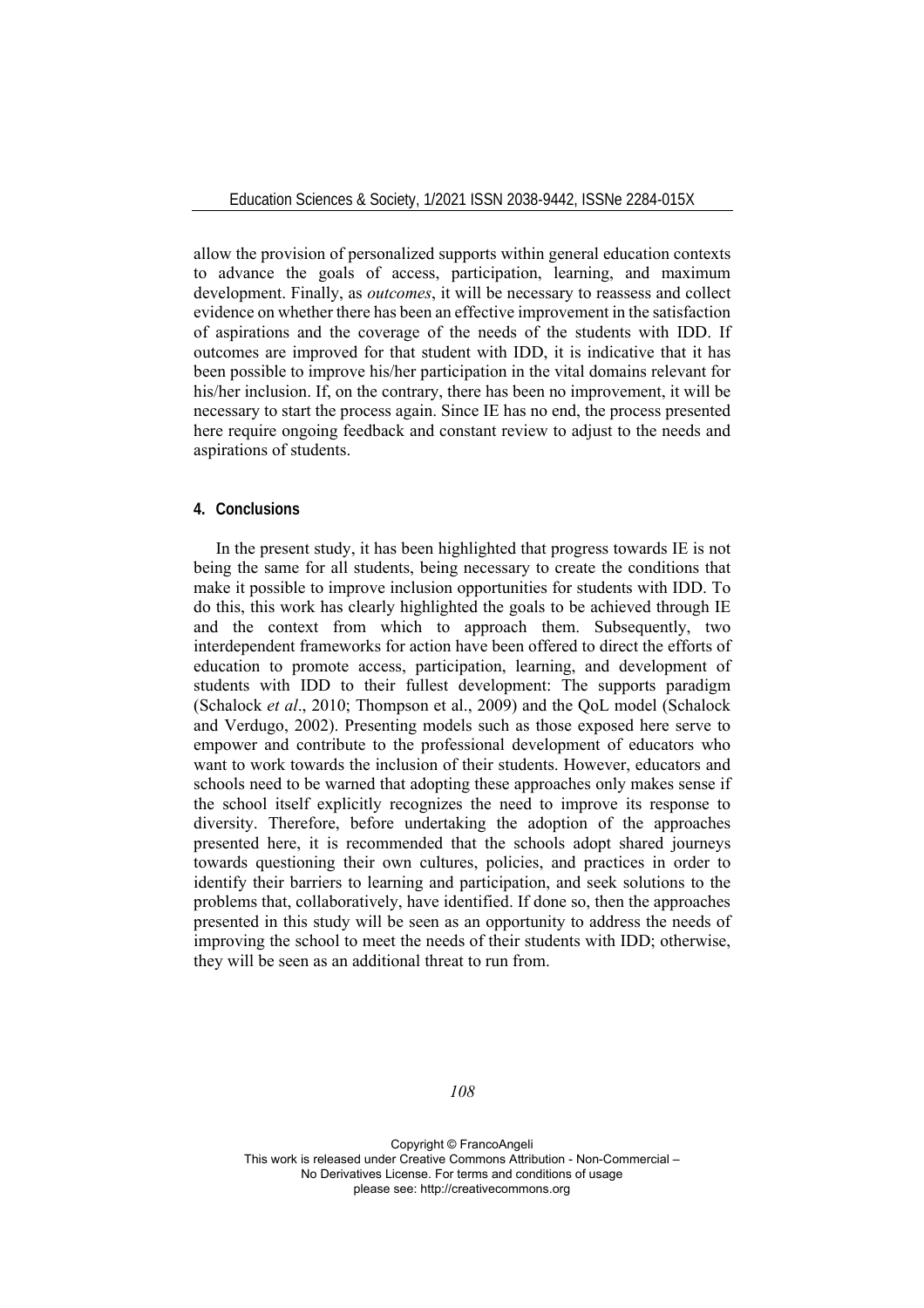## **References**

- Alcaraz-Garcíab S., Arnaiz P. (2020). La escolarización del alumnado con necesidades educativas especiales en España: un estudio longitudinal. *Revista Colombiana de Educación*, 78: 299-320. DOI: 10.17227/rce.num78-10357.
- Amor A.M. (2019). *Bringing the Supports Paradigm to the Spanish Educational System for Support Needs Assessment and Planning with Students with Intellectual Disability*. Text available at https://www.researchgate.net/publication/337859025\_Bringing\_the\_supports\_para digm\_to\_the\_Spanish\_educational\_system\_for\_support\_needs\_assessment\_and\_p lanning with students with intellectual disability 10<sup>th</sup> February 2020.
- Amor A.M., Fernández M., Verdugo M.A., Aza A., Schalock R. L. (2020). Shaping the faces of the prism: Rights, supports, and quality of life for enhancing inclusive education opportunities in students with intellectual disability. In Glodkowska, J. (ed.). *Inclusive Education: Unity in Diversity*. Warsaw: Akademia Pedagogiki Specialnei.
- Amor A.M., Hagiwara ., Shogren K.A., Thompson J.R., Verdugo M.A., Burke K.M., Aguayo V. (2019). International perspectives and trends in research on inclusive education: A systematic review. *International Journal of Inclusive Education*, 23: 1277-1295. DOI: 10.1080/13603116.2018.1445304.
- Amor A.M., Verdugo M.A. (2018). Quality of life and its role for guiding practices in the social and educational services from a systems perspective. *Czlowiek-Nipelnosprawnosc-Spoleczenstwo*, 41: 15-27. doi:10.5604/01.3001.0012.7817.
- Amor A.M., Verdugo M.A., Arias B., Fernández M., Aza A. (2021). Examining the suitability of a List of Indicators describing age-related typical support needs. *International Journal of Environmental Research and Public Health*, 18: 764. DOI: 10.3390/ijerph18020764.
- Amor A.M., Verdugo M.A., Calvo M.I., Navas P., Aguayo V. (2018). Psychoeducational assessment of students with intellectual disability: Professionalaction framework analysis. *Psicothema*, 30: 39-45. DOI: 10.7334/psicothema.2017.175.
- Arias V.B., Amor A.M., Verdugo M.A., Fernández M., Arias B., Aza A. (2020). Toward a better "person-environment fit" through items calibration of the SIS-C. *International Journal of Environmental Research and Public Health*, 17: 3471. DOI: 10.3390/ijerph17103471.
- Azorín C.M., Sandoval M. (2019). Apoyos para avanzar hacia una educación más inclusiva en los centros escolares: análisis de guías para la acción. *Sigo Cero*, 50: 7-27. DOI: 10.14201/scero2019503727.
- Bronfenbrenner U. (1979). *The Ecology of Human Development*. Cambridge: Harvard University Press.
- Booth T. and Ainscow M. (2011). *Index for Inclusion: Developing Learning and Participation in Schools*. Bristol: CSIE.
- Buchner T., Shelving M., Donovan M.A., Gercke M., Goll H., Siska J., Janyskova K., Smogorzewska J., Szumski G., Vlachou A., Demo H., Feyerer E., Corby D. (2020). Same progress for all? Inclusive education, the United Nations Convention on the

Copyright © FrancoAngeli

This work is released under Creative Commons Attribution - Non-Commercial – No Derivatives License. For terms and conditions of usage

please see: http://creativecommons.org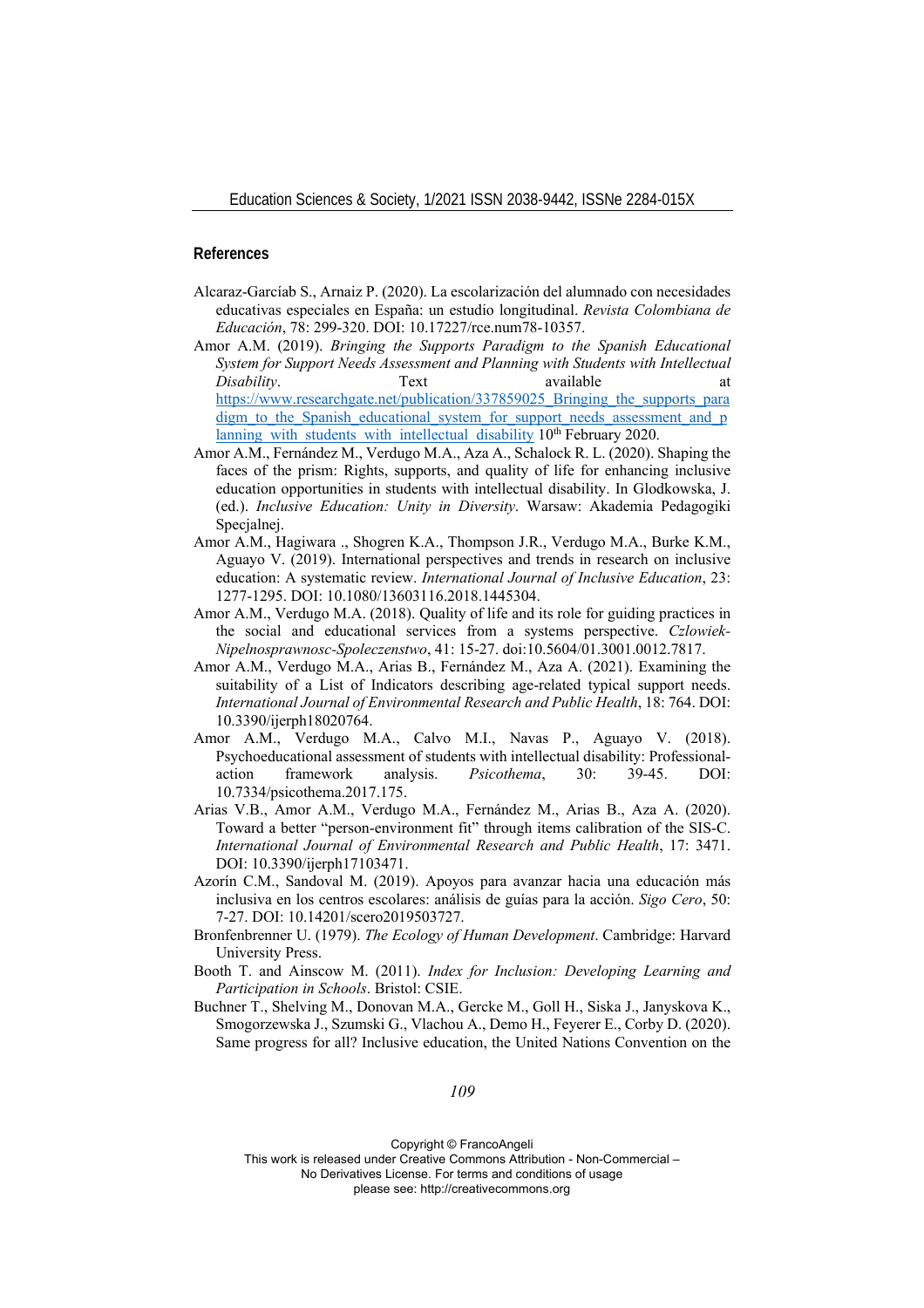Rights of Persons with Disabilities and students with intellectual disability in European Countries. *Journal of Policy and Practice in Intellectual Disabilities*. Advance online publication. DOI: 10.1111/jppi.12368.

- Dell'Anna S., Pellegrini M., Ianes D. (2019). Experiences and learning outcomes of students without special educational needs in inclusive settings: A systematic review. *International Journal of Inclusive Education*. Advance online publication. DOI: 10.1080/13603116.2019.1592248.
- EASPD (2020). *Inclusive Education: The Way Forward. IE+ Policy Recommendations*. Text available at a https://www.easpd.eu/sites/default/files/sites/default/files/Projects/IE/policy\_reco mmendations final1.pdf 10<sup>th</sup> February 2020.
- Echeita G., Simón C., Muñoz Y., Martín E., Palomo R. and Echeita R. (2020). *El Papel de los Centros de Educación Especial en el Proceso hacia Sistemas Educativos más Inclusivos*. Madrid: Ministerio de Educación y Formación Profesional.
- Gómez L.E., Alcedo M.A., Verdugo M.A., Arias B., Fontanil Y., Arias V.B., Monsalve A. and Morán L. (2016). *Escala KidsLife: Evaluación de la Calidad de Vida de Niños y Adolescentes con Discapacidad Intelectual*. Salamanca: Publicaciones INICO.
- Gómez L.E., Monsalve A., Morán L., Alcedo M.A., Lombardi M., Schalock R.L. (2020). Measurable indicators of CRPD for people with intellectual and developmental disabilities within the quality of life framework. *International Journal of Environmental Research and Public Health*, 17: 5123. DOI: 10.3390/ijerph17145123.
- Gómez L.E., Morán L., Alcedo M.A., Verdugo M.A., Arias V.B., Fontanil Y. and Monsalve. A. (2018). *Escala KidsLife-TEA: Evaluación de la Calidad de Vida de Niños y Adolescentes con Trastorno del Espectro del Autismo y Discapacidad Intelectual*. Salamanca: Publicaciones INICO.
- Gómez L.E., Schalock R.L., Verdugo M.A. (2021). A new paradigm in the field of intellectual and developmental disabilities: Characteristics and evaluation. *Psicothema*, 33: 28-35. DOI: 10.7334/psicothema2020.385.
- Gómez L.E., Verdugo M.A., Rodríguez M.M., Arias V.B., Morán L., Arias B., Alcedo M.A., Monsalve A. and Fontanil Y. (2017). *Escala KidsLife-Down: Evaluación de la Calidad de Vida de Niños y Adolescentes con Síndrome de Down*. Salamanca: Publicaciones INICO.
- Gómez-Vela M. and Verdugo M.A. (2009). *CCVA: Cuestionario de Evaluación de la Calidad de Vida en Alumnos Adolescentes*. Madrid: CEPE.
- Hagiwara M., Amor A.M., Shogren K.A., Thompson J.R., Verdugo M.A., Burke K.M., Uyanik H., Aguayo V. (2019). International trends in inclusive education intervention research: A literature review. *Education and Training in Autism and Developmental Disabilities,* 54: 3-17.
- Hehir T., Grindal T., Freeman B., Lamoreau R., Borquaye Y. and Burke S. (2016). *Summary of the Evidence on Inclusive Education*. Text available at https://alana.org.br/wp-

content/uploads/2016/12/A\_Summary\_of\_the\_evidence\_on\_inclusive\_education.p df 10<sup>th</sup> February 2020.

*110*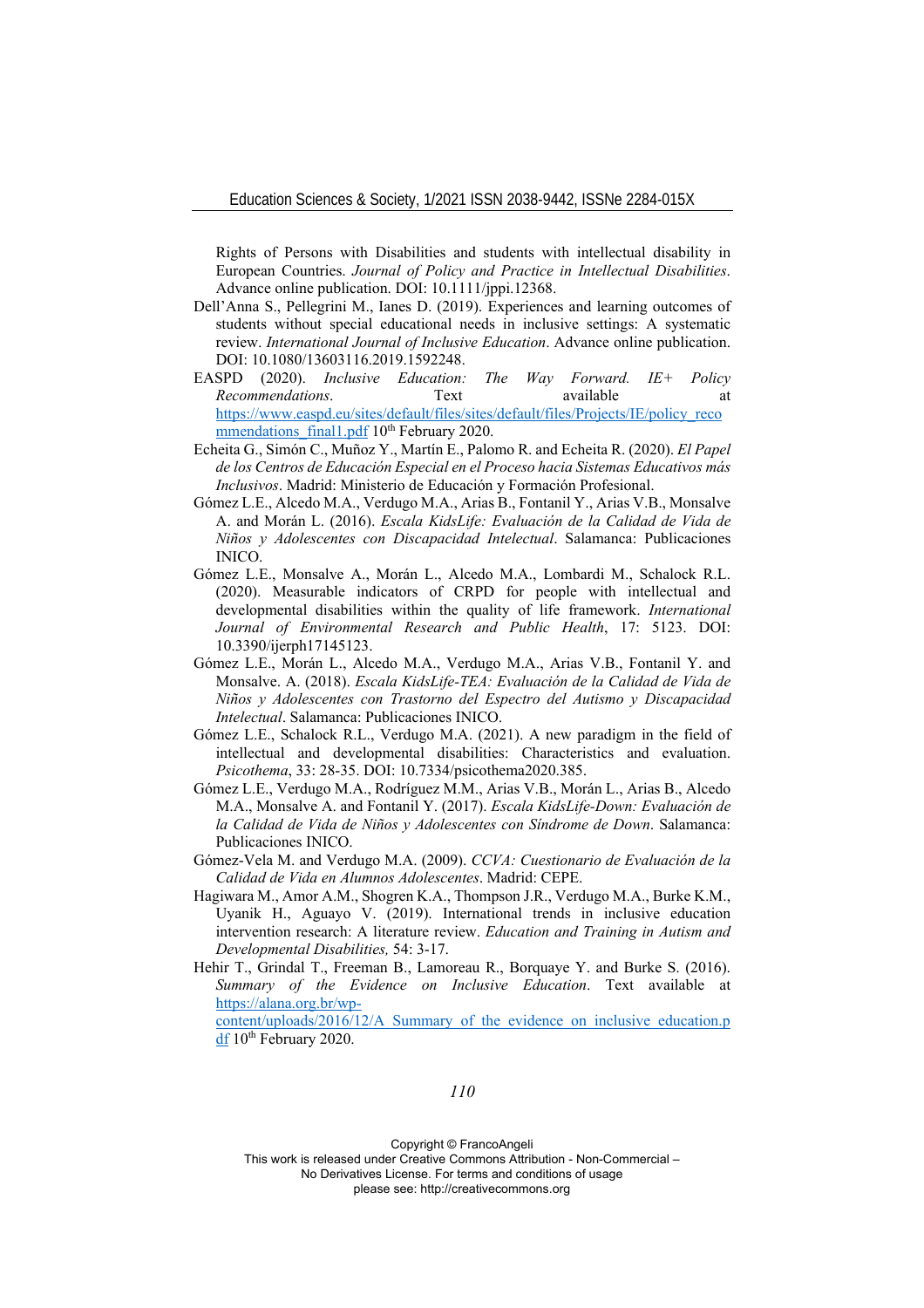- Hernández-Sánchez A.M., Ainscow M. (2018). Equidad e inclusión: retos y progresos de la escuela del siglo XXI. *Retos, XXI*(2): 13-22. DOI: 10.33412/retoxxi.v2.1.2056.
- Huete A., Otaola M.P., Manso C. (2019). Inclusiva sí, especial también: ¿Revolución o resistencia? El ciberdebate sobre el cierre de los centros de educación especial en España. *Siglo Cero*, 50: 75-98. DOI: 10.14201/scero20195047598.
- Kurth J.A., Mastergeorge A.M. (2010). Academic and cognitive profiles of students with autism: Implications for classroom practice and placement. *International Journal of Special Education*, 25: 8-14.
- Morningstar M.E., Lombardi A., Fowler C.H., Test D.W. (2017). A college and career readiness framework for secondary students with disabilities. *Career Development and Transition for Exceptional Individuals*, 40: 79-91. DOI: 10.1177/2165143415589926.
- Muntaner J.J. (2013). Calidad de vida en la escuela inclusiva. *Revista Iberoamericana de Educación*, 63: 35-49. DOI: 10.35362/rie630421.
- Pazey B., Schalock R.L., Schaller J., Burkett J. (2016). Incorporating quality of life concepts into educational reform: Creating real opportunities for students with disabilities in the 21st century. *Journal of Disability Policy Studies*, 27: 96-105. DOI: 10.1177/1044207315604364.
- Sabeh E.N., Verdugo M.A., Prieto G. and Contini E.N. (2009). *CVI-CVIP: Cuestionario de la evaluación de la Calidad de Vida en la Infancia.* CEPE: Madrid.
- Sandoval M., Simón C., Echeita G. (2019). A critical review of education support practices in Spain. *European Journal of Special Needs Education,* 34: 441-454. DOI: 10.1080/08856257.2018.1533094.
- Sánchez-Gómez V., López M., Amor A.M., Verdugo M.A. (2020). Apoyos para la calidad de vida de escolares con y sin discapacidad: revisión de literatura. *Revista Internacional de Educación para la Justicia Social,* 9: 327-349. DOI: 10.15366/riejs2020.9.2.016.
- Schalock R.L., Borthwick-Duffy S.A., Bradley V.J., Buntinx W.H.E., Coulter D.L., Craig E.M., Gomez S.C., Lachapelle Y., Luckasson R., Reeve A., Shogren K.A., Snell M.E., Spreat S., Tassé M.J., Thompson J.R., Verdugo M.A., Wehmeyer M. L. and Yeager M.H. (2010). *Intellectual Disability: Definition, Classification, and*  Systems of Supports (11<sup>th</sup> ed.). Washington, DC: American Association on Intellectual and Developmental Disabilities.
- Schalock R.L., Luckasson R. and Tassé M.J. (2021). *Intellectual Disability: Definition, Diagnosis, Classification, and Systems of Supports* (12<sup>th</sup> ed.). Washington, DC: American Association on Intellectual and Developmental Disabilities.
- Schalock R.L. and Verdugo M.A. (2002). *Handbook on Quality of Life for Human Service Practitioners.* Washington, DC: American Association on Mental Retardation.
- Schalock R.L., Verdugo M.A., Gómez L.E. (in press). The Quality of Life Supports Paradigm: Its description and application in the field of intellectual and developmental disabilities. *Journal of Policy and Practice in Intellectual Disabilities*.

*111*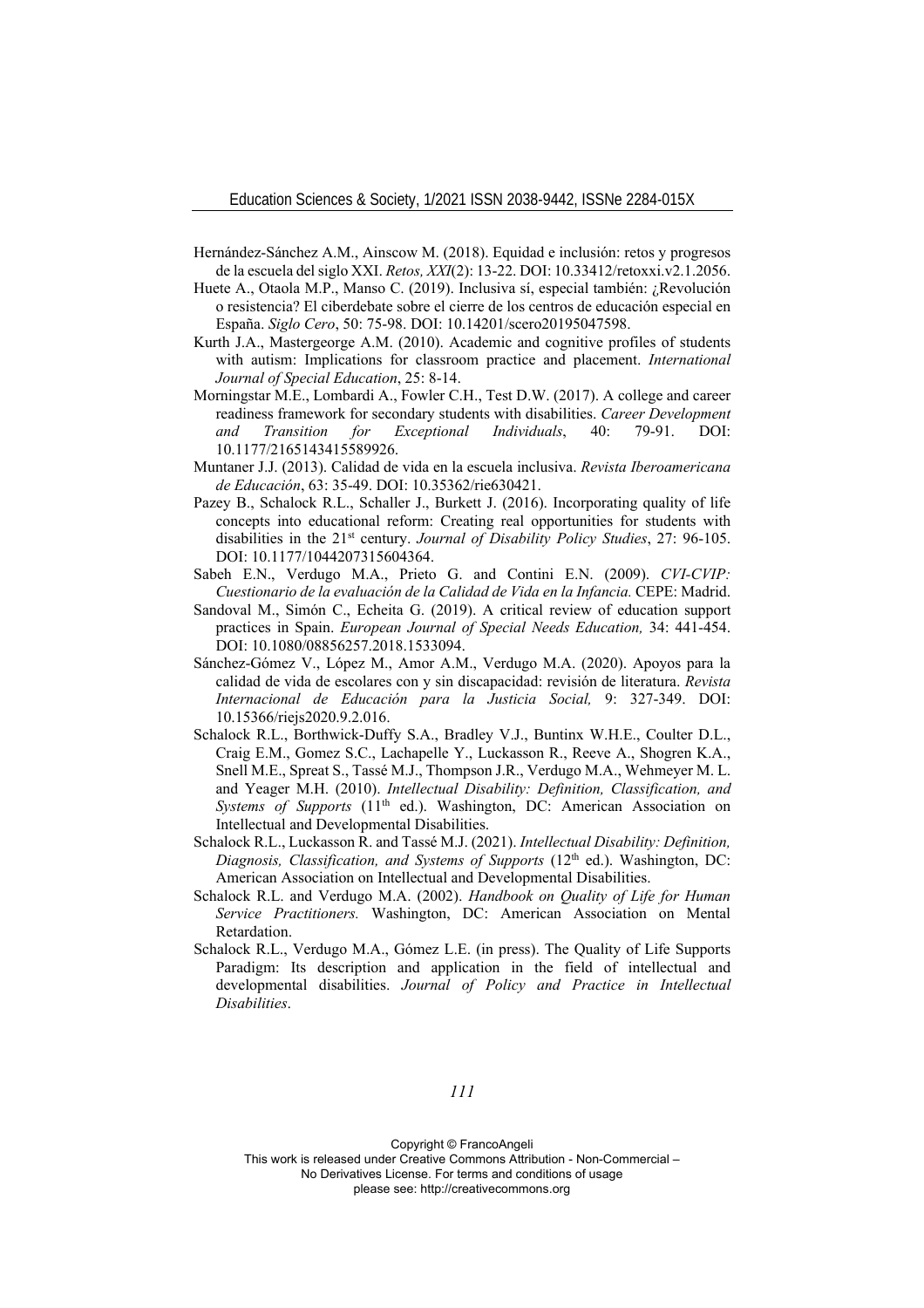- Schalock R.L., Verdugo M.A., Gómez L.E., Reinders H.S. (2016). Moving us towards a theory of individual quality of life. *American Journal on Intellectual and Developmental Disabilities*, 121: 1-12. DOI: 10.1352/1944-7558-121.1.1.
- Shogren K.A., Gross J.M.S., Forber-Pratt A.J., Francis G.L., Satter A.L., Blue-Banning M., Hill C. (2015). The perspectives of students with and without disabilities on inclusive schools. *Research and Practice for Persons with Severe Disabilities*, 40: 243-260. DOI: 10.1177/1540796915583493.
- Szumski G., Smogorzewska J., Karwowski M. (2017). Academic achievement of students without special educational needs in inclusive classrooms: A metaanalysis. *Educational Research Review,* 21: 33-54. DOI: 10.1016/j.edurev.2017.02.004.
- Thompson J.R., Bradley V.J., Buntinx W.H.E., Schalock R.L., Shogren K.A., Snell M.E., Wehmeyer M.L., Borthwick-Duffy S., Coulter D.L., Craig E.P.M., Gomez S.C., Lachapelle Y., Luckasson R., Reeve A., Spreat S., Tassé M.J., Verdugo M.A., Yeager M.H. (2009). Conceptualizing supports and the support needs of people with intellectual disability. *Intellectual and Developmental Disabilities,* 47: 135-146. DOI: 10.1352/1934-9556-47.2.135.
- Thompson J.R., Walker V.L., Shogren K.A., Wehmeyer M.L. (2018). Expanding inclusive educational opportunities for students with the most significant cognitive disabilities through personalized supports. *Intellectual and Developmental Disabilities*, 56: 396-411. DOI: 10.1352/1934-9556.56.6.396.
- Thompson J.R., Wehmeyer M.L., Hughes C., Shogren K.A., Seo H., Little T.D., Schalock R.L., Realon R.E., Copeland S.R., Patton J.R., Polloway E.A., Shelden D., Tanis S. and Tassé M.J. (2016). *Supports Intensity Scale-Children's Version. User's Manual*. Washington, DC: American Association on Intellectual and Developmental Disabilities.
- Turnbull H.R., Turnbull A., Wehmeyer M.L., Park J. (2003). A quality of life framework for special education. *Remedial and Special Education,* 24: 67-74. DOI: 10.1177/07419325030240020201.
- United Nations (2006). *United Nation's Convention on the Rights of Persons with Disabilities*. Text available at a https://www.un.org/development/desa/disabilities/convention-on-the-rights-ofpersons-with-disabilities/convention-on-the-rights-of-persons-with-disabilities-2.html 10<sup>th</sup> February 2020.
- United Nations (2016). *General Comment No 4. Article 24: Right to inclusive education*. Text available at https://tbinternet.ohchr.org/\_layouts/15/treatybodyexternal/Download.aspx?symbo lno=CRPD/C/GC/4&Lang=en 10<sup>th</sup> February 2020.

UNESCO (1990). *The World Declaration on Education for All*. New York: UNESCO.

UNESCO (1994). *The Salamanca Statement and Framework for Action on Special Needs Education.* Paris: UNESCO.

UNESCO (2000). *The Dakar Framework for Action*. Paris: UNESCO.

UNESCO (2008). *Inclusive Education: The Way of the Future*. Paris: UNESCO.

*112*